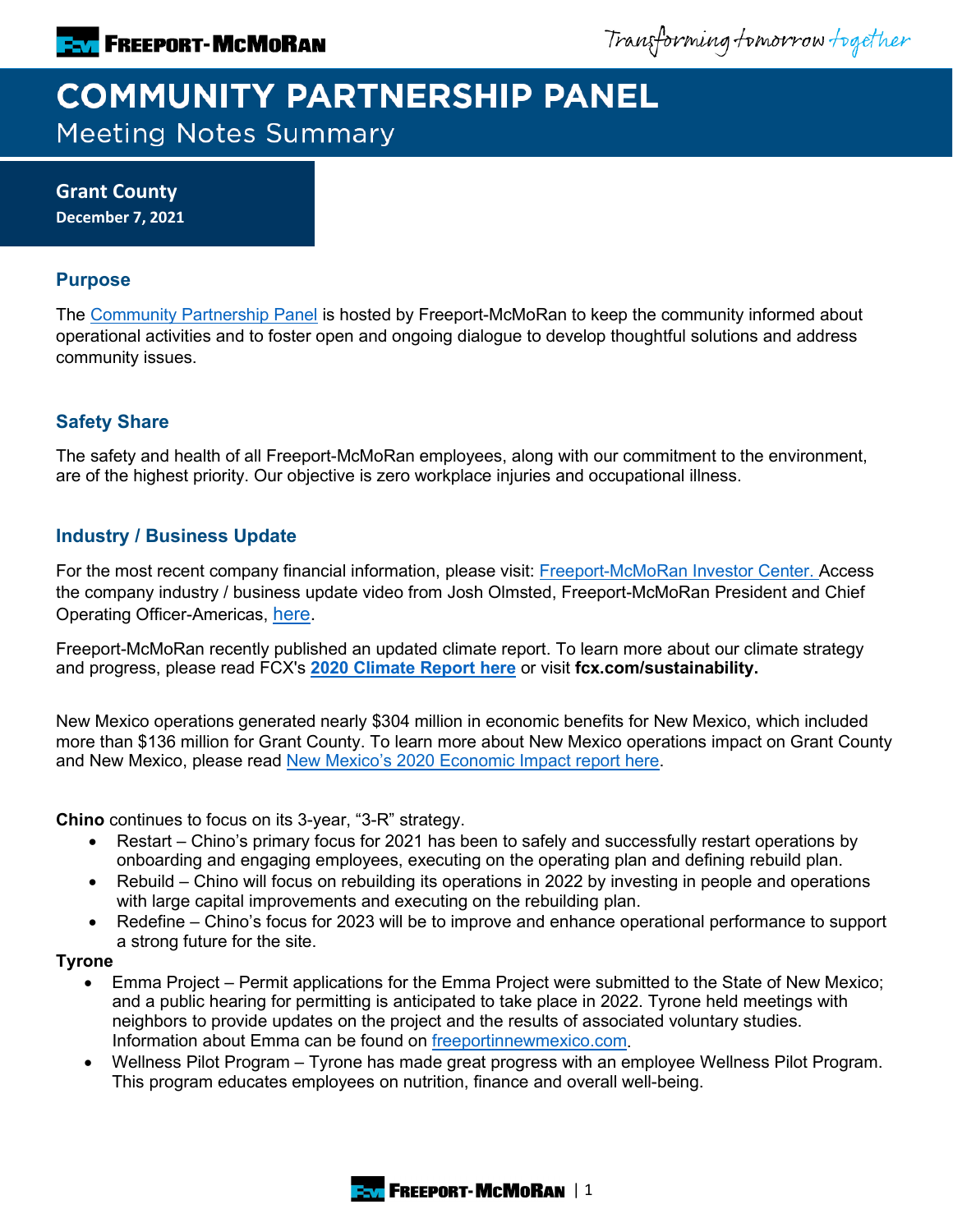## **Community Engagement / Development Update**

#### **Mini-Grants Awards**

The Freeport-McMoRan Foundation, through Mini-Grants for Education awards, invested \$36,000 in schools in 2021. In all, 67 programs were funded. Congratulations to the following recipients from the Grant County community!

- Cobre Schools
- Silver Schools
- Guadalupe Montessori School

## **Social Investing**

During the fourth quarter of 2021, New Mexico opertions was proud to partner on the following initiatives and projects:

- Wreaths Across America
- Toys for Tots
- Angel Tree Program
- Grant County Fair Livestock Auction, with the locally raised meat donated to El Refugio Domestic Violence and Victim Advocacy and the Gospel Rescue Mission

## **2021 Community Award Celebration**

New Mexico operations recognized the outstanding contibutions of three individuals who demonstrated an exceptional investment of time, energy, resources and heart to strengthen the resilience of Grant County.

#### **Priscilla Lucero, Executive Director, Southwest New Mexico Council of Government**

Priscilla facilitates grant requests throughout southwestern New Mexico, bringing millions of dollars in funds to the area. She also serves on numerous government and non-profit organization boards to help bring economic sustainability to southwest New Mexico. In 2021, Priscilla was appointed to the Water Trust Board by the governor. She has been instrumental in assisting the Town of Silver City with a recreation study and developing the request for proposals for the design. The recreation facility is to be built in Silver City.

## **Bobby Joe Carrillo and Gilbert Madrid, Freeport-McMoRan**

Bobby Joe Carrillo and Gilbert Madrid, two Freeport-McMoRan employees, went above and beyond their normal duties to assist the Tyrone townsite with a sewage lift station. Their expertise and ability to apply safe practices at work and in the community helped ensure this project was completed safely without any injuries.

#### **CIF Official Announcement**

The Freeport-McMoRan New Mexico Community Investment Fund **awarded \$479,000 to seven organizations**. Each organization had the opportunity to present an update on their projects and the work they do in our community.

- **City of Bayard** Fire Rescue Unit \$55,000
- **Future Forge** The Future Forge Makerspace \$20,000
- **National Center for Frontier Communities** Community Grant Writer \$45,000
- **New Mexico State University** Silver City Business Sprint \$15,000
- **Silver City Mainstreet** Big Ditch Park Lights \$29,000
- **Town of Silver City** Silver Center Recreation Center \$250,000
- **Village of Santa Clara** Mainstreet Development \$65,000